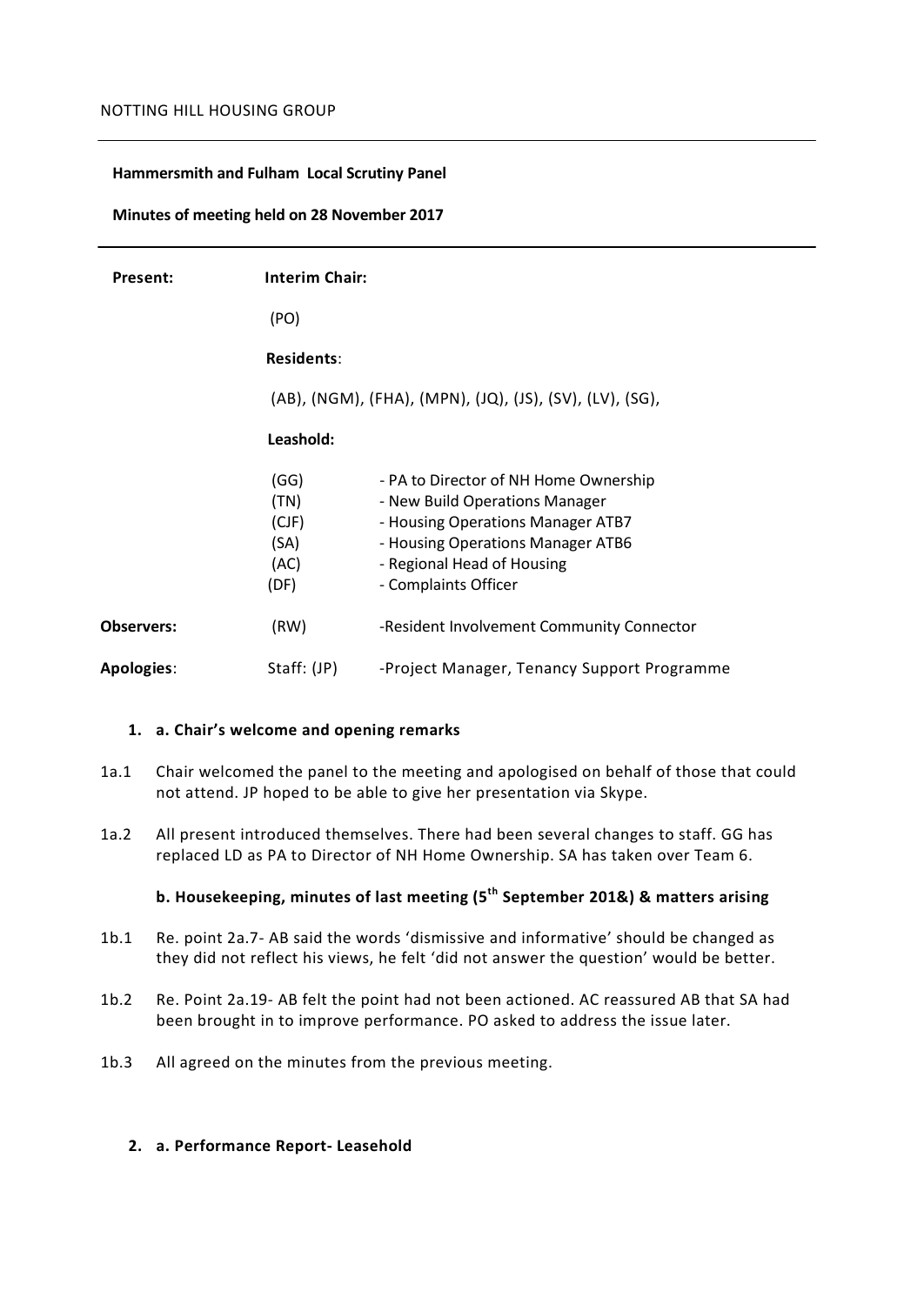- 2a.1 TN pointed out a fall in satisfaction across the borough. He explained it is common at this time of year due to service charges. There has been no increase in arrears; this may be due to bills being sent out later.
- 2a.2 TN stressed repairs as the main area for improvement in H&F. He explained NHH efforts to digitalise the system to improve efficiency. MPN added he had tested the new system app at NHH Offices and it worked well.
- 2a.4 MPN asked if the new repairs app would depend on residents having internet access. TN assured the residents that housing officers would continue to operate so if people preferred to do things through more traditional channels they still could.
- 2a.8 PO asked if LSP members would be able to test the new app. SG and JQ volunteered to do so. TN explained staff were still testing the app at the moment. **TN to circulate more information about the app and testing it in Six Week Update if available.**
- 2a.5 TN stated customer satisfaction with the value for money of the service charge has fallen. He indicated staff training and the website as ways to improve this.
- 2a.6 TN highlighted the fall in arrears as a possible result of improvements in PMOs approach to budgeting. **TN to include the top 10 arrears in the Six Week Update.**
- 2a.7 LV asked what the correlation was between budgeting and fewer arrears more widely. TN clarified it is hard to tell when looking at the borough as a whole. **TN to look into the possibility of picking apart the figures for the Six Week Update.**
- 2a.8 PO wanted to know what action NHH was taking to improve satisfaction. TN explained NHH had procured a new service charge system that aimed to improve transparency.
- 2a.9 PO asked if the timing of questionnaires had an effect. TN said yes, NHH tries to time them for the best results.
- 2a.10 TN explained NHH is actively looking to reassess the repairs system to stop the disparity between payments being made and actions being taken. He gave the example of Plentific being trialled by Home Options Extra Care.
- 2a.11 AB asked if there was another way of reporting repairs statistics over a longer period to identify problems. **TN will look into including a longer scale of data in future.**
- 2a.12 TN stated there was 1 complaint review that had been handled on time. AB requested trends in complaints be highlighted. JS asked if the LSP could know the outcome of the review case. **TN to find out what categories complaints fall into and how much information can be shared about individual complaints.**

### **b. Performance Report- Permanent Rented Housing**

- 2b.1 CJF highlighted staff changes.
- 2b.2 CJF regretted arrears were below target so in future there would be a more joined up approach between the 3 teams in H&F to improve consistency.
- 2b.3 CJF noted the positive result of support from H&F council on tenancy sustainment.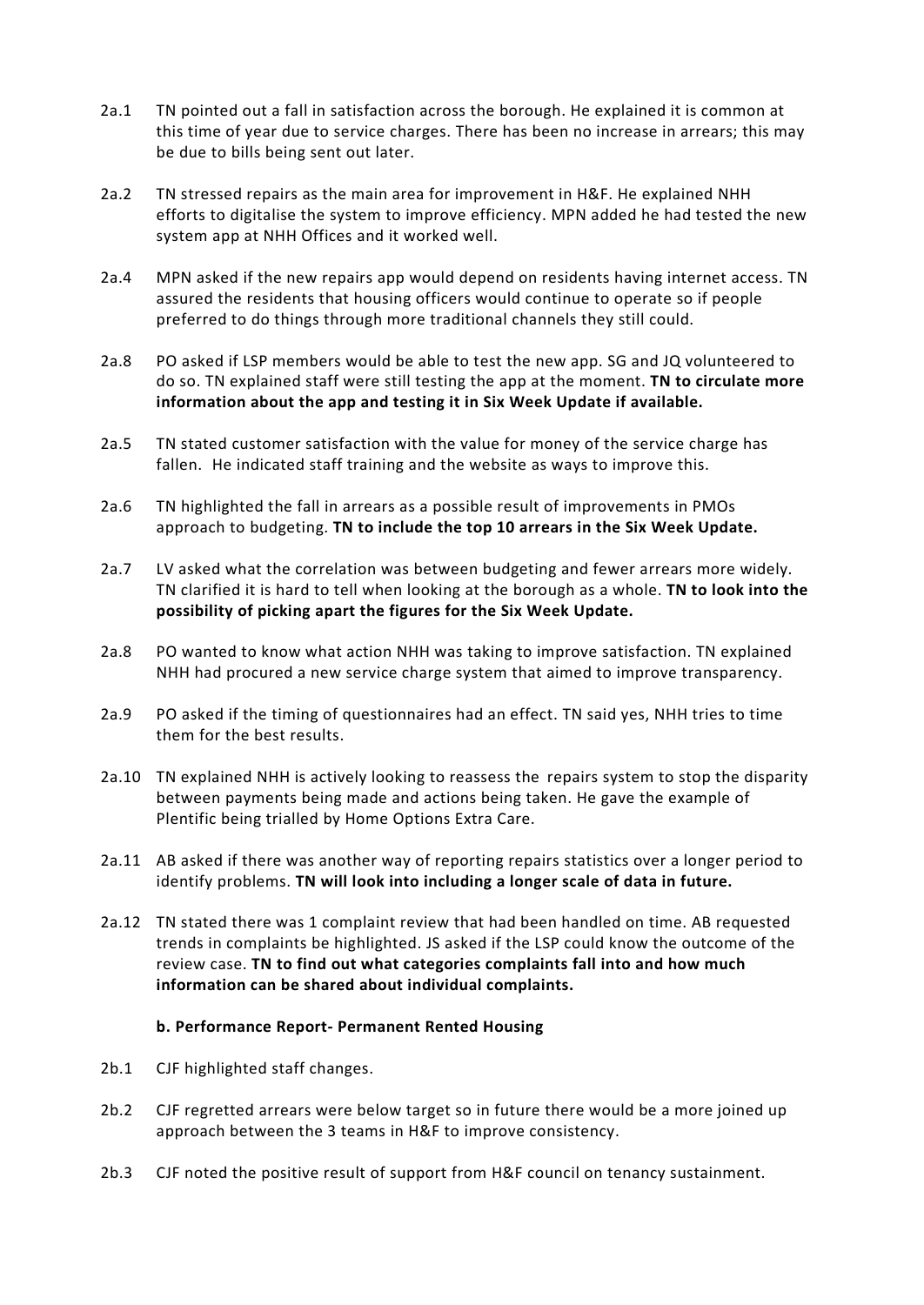- 2b.4 CJF was pleased lettings were all on target especially given staff changes.
- 2b.5 CJF stated complaint reviews had improved with Team 7 the strongest. However Stage 1 complaints responses could be better so continuing to remind and support staff.
- 2b.6 CJF stressed inspections as a key area for improvement. Several new starters had been unable to find inspections but this will not be relevant as staff get to know estates.
- 2b.7 CJF admitted there is still a way to go to improve on arrears, especially for Teams 6 and 7 but measures and staff are being put in place to deal with it.
- 2b.9 AC added debt in Team 6 had stagnated. Team 5 had done some very positive work that had helped across the board. Team 6's annual visits had also stagnated. FHA questioned if annual visits should be standard practice. AC clarified yes.
- 2b.11. AC said Team 6's voids had also stagnated and their estate visits had dropped off. However the problems with Team 6 were largely due to staff changes and sickness and the situation has improved.
- 2b.12 AC emphasised now SA was in place there are clear action plans for individual performance areas and more generally for different works streams i.e. voids etc. Noted we would expect voids to spike then decrease in the longer term as we work through these.
- 2b.13 NGM posed two questions. 1. Do staff have an exit interview when they leave and can NHH offer more opportunities to hold onto staff for longer? 2. Is one floating Housing Officer enough?
- 2b.14 AC said that as part of the leavers process an exit interview is offered for staff and NHH staff turnover is no higher than other equivalent organisations as a lot of the movement was internal. **AC suggested a future LSP session be focussed on recruitment and staffing if of specific interest.**
- 2b.15 CJF explained that although there is only 1 floating officer at the moment, there are plan to get another before long.
- 2b.16 MPN asked how sickness leave was covered. CJF explained NHH use temp staff to cover as much as possible because they recognise the importance of a staff presence.
- 2b.17 PO asked about why there are such differences between teams' performance. SA explained ATB1 had different arrangements and ATB6's problems were staffing-related.
- 2b.18 FHA asked how many voids there were and why they were empty. **CJF and SA to give details of current voids at next meeting**
- 2b.18 AB wanted to know if movement of staff within NHH was because Housing Officer was seen as a stepping stone, not a long term role.
- 2b.19 SA underlined it is an entry level job. JS added people in housing tend to move roles a lot. AC reemphasised NHH staff changes are similar to other Housing Associations.
- 2b.20 FHA requested statistics on staff changes. The relevance of this to the LSP was discussed. CJF explained the breadth of experience gained from the Housing Officer role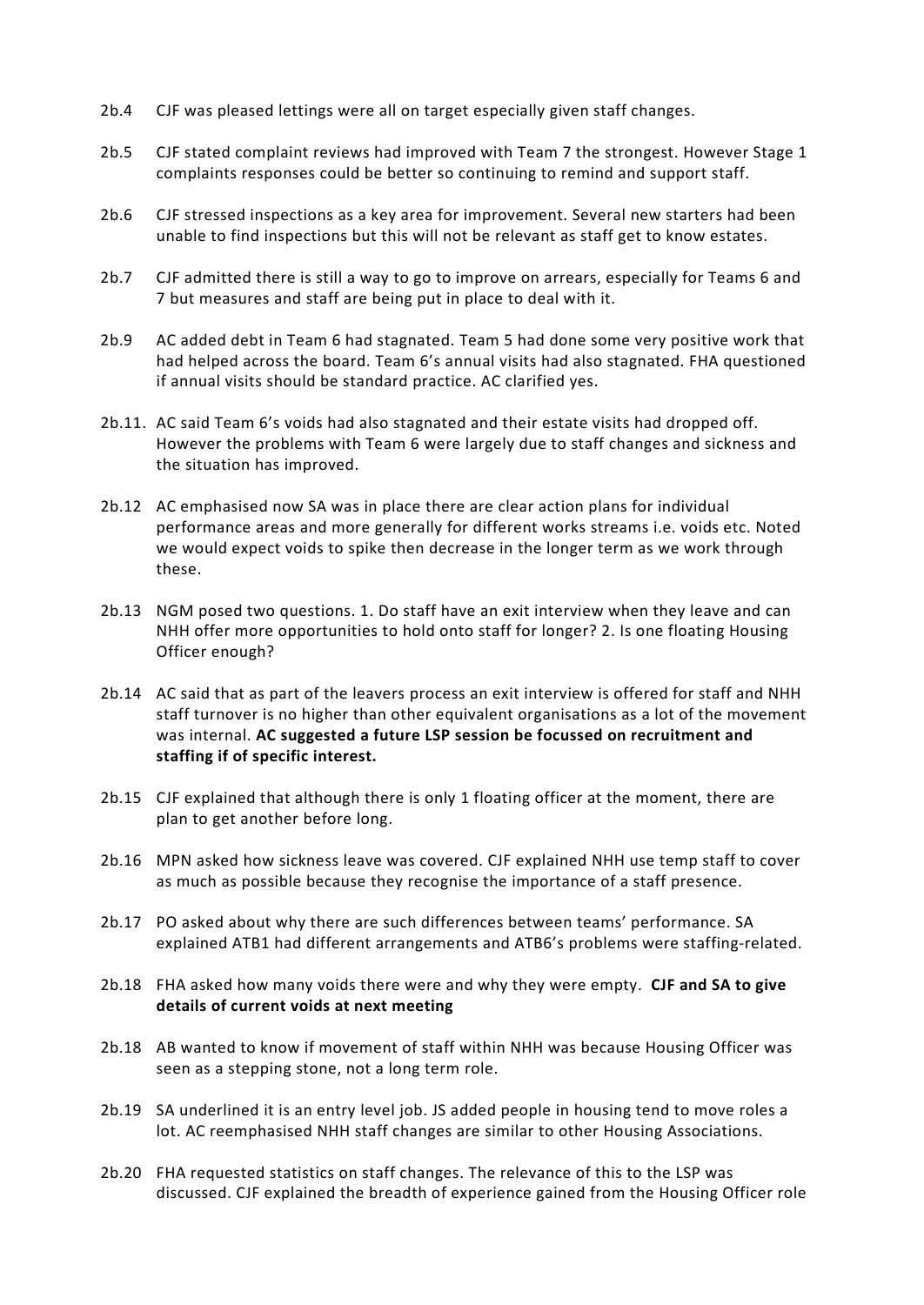made officers very employable. TN added NHH has been offering a lot of secondments and opportunities to act up etc so when people are returned to their original role, they often get put with a different team.

- 2b.21 LV asked for an explanation for the drop in external cleaning. **CJF to find out more for the Six Week Update.**
- 2b.22 LV suggested some complaint themes could be grouped together as problems with staff/training. CJF responded that. NHH is doing a lot of work with housing officers to improve communications and build relationships with tenants, for example 'Lunch and Learns' to deal with difficult issues. **CJF to look for statistics of how these are working.**
- 2b.23 LV wondered whether the high volume of repairs requests faced by Wates in the first week of their contract was due to problems left over from before. CJF explained the statistics were largely due to IT problems which will be resolved as soon as possible.
- 2b.24 NGM wanted to recognise there had been more positive, proactive behaviour by NHH and that the statistics reflect this. PO agreed.
- 2b.25 JS asked if some of the complaints themes listed in the figures could be counted under repairs. **CJF agreed to show an overview of repairs complaints as well as a breakdown.**
- 2b.26 SV asked what was considered an acceptable timeframe to reply to emails. CJF said NHH has no official deadline but staff reply as soon as they can. SA added staff try to acknowledge they have received an email, even if they can't reply until later.
- 2b.27 JS asked if staff email accounts have automatic responses to say an email has been received. SA said this is not standard at NHH.
- 2b.28 FHA wanted to know how things were going with Wates. CJF admitted NHH were working with Wates to resolve ongoing issues and HOs would follow up with customers.
- 2b.29 AB enquired how Universal Credit would effect H&F. **CJF will deliver a report on measures being implemented to deal with Universal Credit at the next LSP.**

### **3. Tenancy Support**

- 3.1 JP sent her apologies; she was absent due to illness. Sound problems meant giving the presentation Skype was not possible. CJF ran through the presentation with any questions to be forwarded to JP and responded to in the Six Week Update.
- 3.2 The presentation highlighted four aspects of tenancy support: the volunteering programme, hardship funds, social value contracts, and the partnerships network.
- 3.3 The seven step process by which partnerships work was explained.
- 3.4 Most of Tenancy Support's work relates to Welfare reform cutting people's income. For example Moneywise workshops train people to budget effectively.
- 3.5 The biggest obstacle for the programme is people have to agree to be referred to training. PO asked if there were measures in place to engage people who refuse. CJF explained support agencies and housing officers do follow-up with these individuals.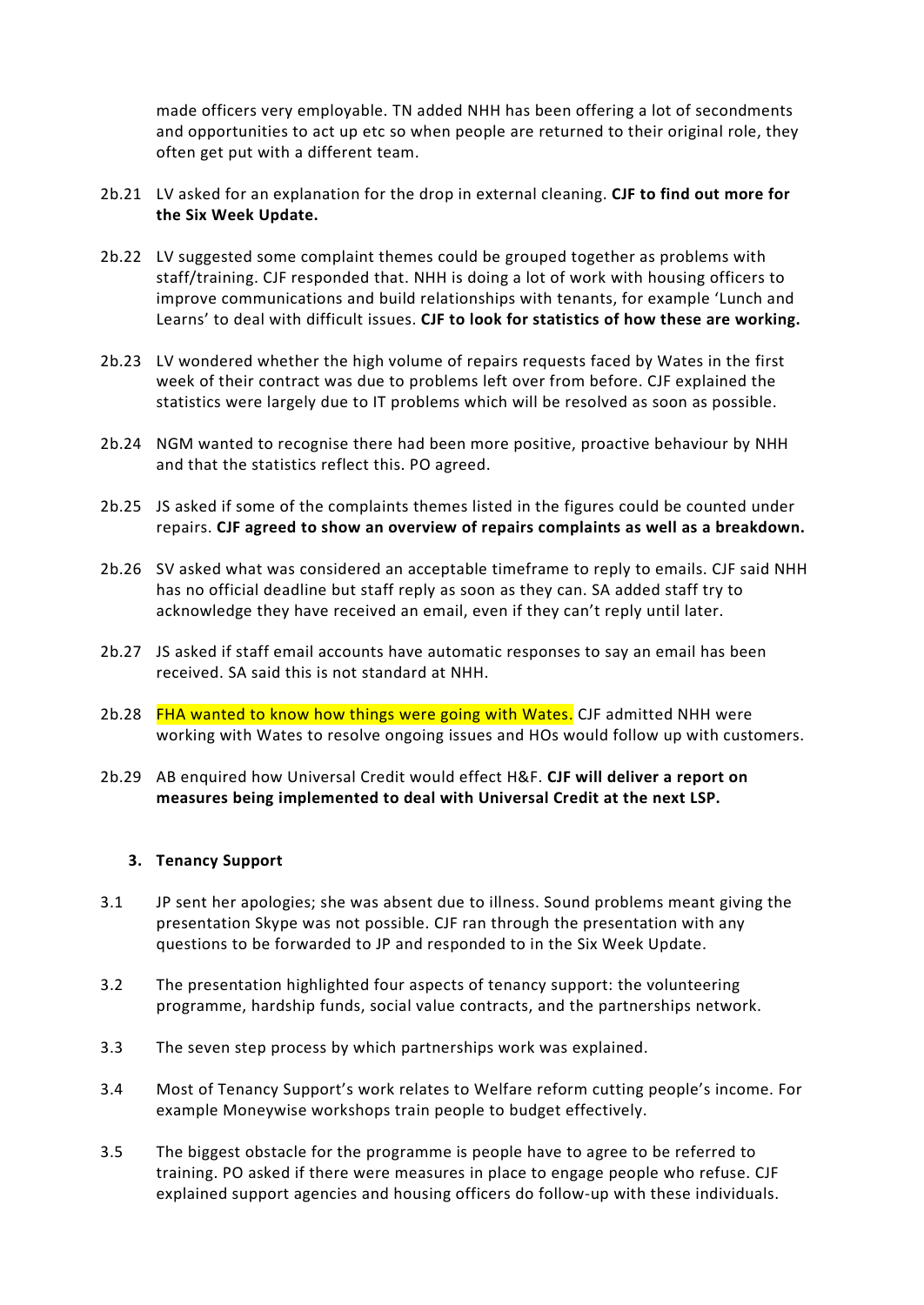- 3.6 Statistics demonstrated a decline in arrears among successful referrals with 44% of people's arrears decreasing after a successful outcome.
- 3.7 **PDF version of presentation to be distributed by email.**

## **4. Complaints Procedure Changes**

- 4.1 DF introduced himself and his role investigating how to improve complaints procedures.
- 4.2 Initial research into complaints was done in the summer and now DF's team were taking feedback on the changes they proposed. They hope to go to the policy forum in January.
- 4.3 DF outlined the trends of the feedback received so far through surveys done by The Leadership Factor. The main areas improvements are levels of contact; speed of responses; the lack of objectivity in complaint handling; the follow-up process.
- 4.4 DF regretted NHH were rated in the bottom 10% for complaint handling in a recent sample compiled by The Leadership Factor. Two key problems are maladministration of repair follow-ups and communications, and escalation of complaints caused by mishandling at the early stages.
- 4.5 SV asked how someone could complain about a Housing Officer. DF explained a manager should deal with any complaints about Housing Officers.
- 4.6 DF's first proposal change was for managers to sign off all complaint responses to improve objectivity. SV thought it unnecessary unless complaints were very serious.
- 4.7 FHA suggested a centralised complaints team to relieve pressure on housing officers. JS added staff could specialise in different problem areas to make it easier to spot trends.
- 4.8 JS asked if it is viable to have a complaints manager. FHA agreed; from her experience as a complaints receiver she believed a separate complaints officer would be more neutral. DF noted the idea but it was beyond his scope. LV felt a complaints manager sign-off could further delay responses to complaints.
- 4.9 AB proposed staff training in objectivity. LV added written records should be made of phone conversations for clarity and to reference later.
- 4.10 DF's second suggestion was a timeline negotiated with the customer, case-by-case instead of the 10 working day deadline. PO voiced her preference for 10 days because it gave a goal. LV agreed the deadline should be applied but with flexibility.
- 4.11 NGM suggested a holding letter be sent to acknowledge receipt of complaints even if the response came later.
- 4.12 DF moved on to propose more compensation be awarded at stage 1 to reduce unnecessary costly Stage 2 reviews. SV was concerned this might create a culture of automatic compensation to improve customer satisfaction ratings. LV asked for data on the costs of stage 2 complaints.
- 4.14 DF explained there may be future investigation into the follow-up process. PO suggested asking for residents what was/wasn't dealt with after they complained.